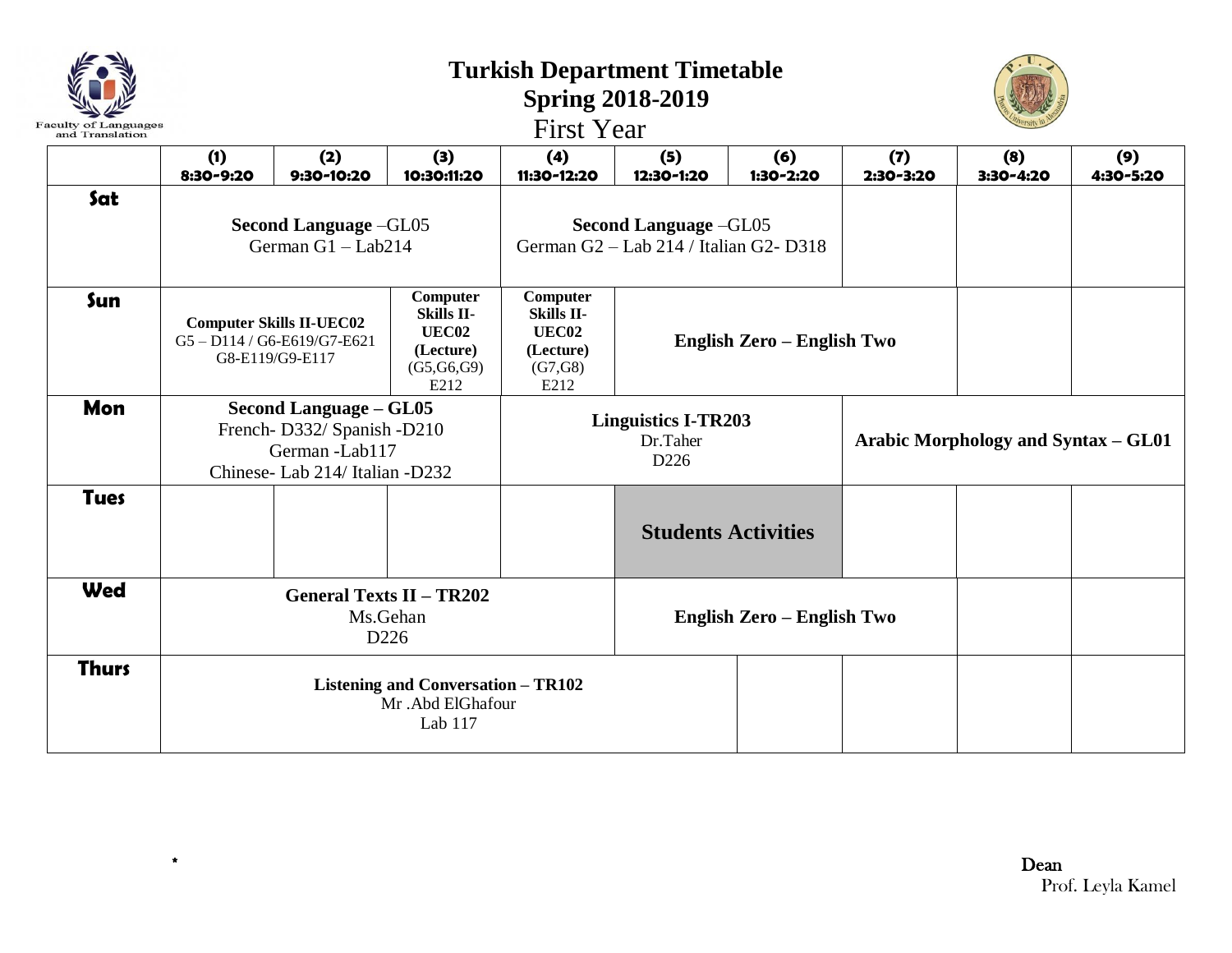| Faculty of Languages<br>and Translation |                                                                                        |                                                                  |                    | <b>Second Year</b>                                               | <b>Turkish Department Timetable</b><br><b>Spring 2018-2019</b>                                                |                            |                                                                         |                  |                  |  |
|-----------------------------------------|----------------------------------------------------------------------------------------|------------------------------------------------------------------|--------------------|------------------------------------------------------------------|---------------------------------------------------------------------------------------------------------------|----------------------------|-------------------------------------------------------------------------|------------------|------------------|--|
|                                         | (1)<br>8:30-9:20                                                                       | (2)<br>9:30-10:20                                                | (3)<br>10:30:11:20 | (4)<br>11:30-12:20                                               | (5)<br>12:30-1:20                                                                                             | (6)<br>1:30-2:20           | (7)<br>2:30-3:20                                                        | (8)<br>3:30-4:20 | (9)<br>4:30-5:20 |  |
| Sat                                     |                                                                                        | <b>Tourism Texts and Terms I</b><br>$-TR403$<br>Ms.Gehan<br>D232 |                    |                                                                  | <b>Turkish Civilization and Culture I - TR404</b><br>Dr.Amani<br>D232                                         |                            |                                                                         |                  |                  |  |
| Sun                                     |                                                                                        |                                                                  |                    |                                                                  |                                                                                                               | English Zero - English Two | <b>English For Specific</b><br><b>Purpose - GE03</b><br>Group 2<br>D322 |                  |                  |  |
| Mon                                     |                                                                                        | <b>Linguistics III-TR605</b><br>Dr.Taher<br>D <sub>226</sub>     |                    |                                                                  | <b>Second Language - GL07</b><br>French-D332 / Spanish-D210<br>German-Lab117<br>Chinese-Lab214 / Italian-D232 |                            |                                                                         |                  |                  |  |
| <b>Tues</b>                             |                                                                                        |                                                                  |                    |                                                                  | <b>Students Activities</b>                                                                                    |                            |                                                                         |                  |                  |  |
| <b>Wed</b>                              | <b>Journalism Translation</b><br>From/Into Arabic-<br><b>TR301</b><br>Dr.Ahmed<br>D?   |                                                                  |                    |                                                                  | English Zero - English Two                                                                                    |                            |                                                                         |                  |                  |  |
| <b>Thurs</b>                            | <b>Journalism Translation</b><br>From/Into Arabic-<br><b>TR301</b><br>Dr.Ahmed<br>D332 |                                                                  |                    | <b>Listening and Conversation - TR403</b><br>MS.Gehan<br>Lab 214 |                                                                                                               |                            | <b>Arabic Essay and Writing – GL03</b>                                  |                  |                  |  |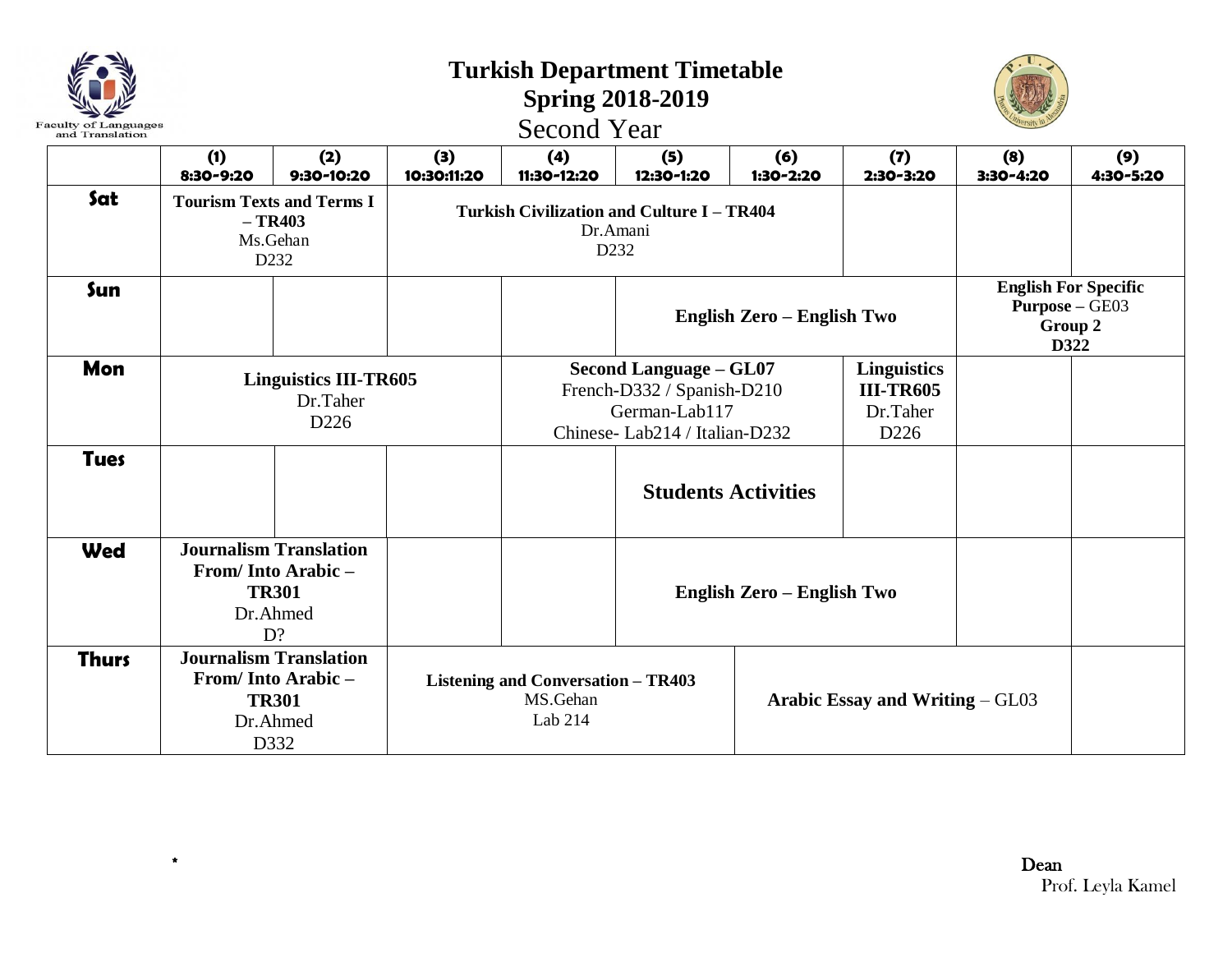

## **Turkish Department Timetable Spring 2018-2019**



|              |                     |                                                                                                              | Third Year         |                                                                                |                                                                                   |                                                                                            |                  |                                                               |                                                    |  |
|--------------|---------------------|--------------------------------------------------------------------------------------------------------------|--------------------|--------------------------------------------------------------------------------|-----------------------------------------------------------------------------------|--------------------------------------------------------------------------------------------|------------------|---------------------------------------------------------------|----------------------------------------------------|--|
|              | (1)<br>8:30-9:20    | (2)<br>9:30-10:20                                                                                            | (3)<br>10:30:11:20 | (4)<br>11:30-12:20                                                             | (5)<br>12:30-1:20                                                                 | (6)<br>1:30-2:20                                                                           | (7)<br>2:30-3:20 | (8)<br>3:30-4:20                                              | (9)<br>4:30-5:20                                   |  |
| Sat          |                     |                                                                                                              |                    |                                                                                |                                                                                   | <b>Essay and Journal Reading</b><br>$(2) - TR601$<br>Mr. Abd ElGhafour<br>D <sub>226</sub> |                  | History of Turkish Literature - TR603                         |                                                    |  |
| Sun          |                     | Tourism Texts and Terms $(2)$ – TR602                                                                        |                    |                                                                                |                                                                                   | English Zero - English Two                                                                 |                  |                                                               |                                                    |  |
|              | Ms.Gehan<br>D332    |                                                                                                              |                    | <b>Essay and Journal Reading</b><br>$(2) - TR601$<br>Mr. Abd ElGhafour<br>D332 |                                                                                   |                                                                                            |                  |                                                               |                                                    |  |
| Mon          | <b>English Four</b> |                                                                                                              |                    |                                                                                |                                                                                   |                                                                                            |                  |                                                               | <b>Second Language -GL09</b><br>German G2 - Lab214 |  |
| <b>Tues</b>  |                     |                                                                                                              |                    |                                                                                |                                                                                   | <b>Students Activities</b>                                                                 |                  |                                                               |                                                    |  |
| <b>Wed</b>   |                     | <b>Second Language - GL09</b><br>French-D232 / Spanish -D320<br>German-Lab214<br>Chinese-Lab117/Italian-D244 |                    |                                                                                |                                                                                   |                                                                                            |                  |                                                               |                                                    |  |
| <b>Thurs</b> | <b>English Four</b> |                                                                                                              |                    |                                                                                | <b>Scientific Translation From Into Arabic - TR604</b><br>Dr.Ahmed Mourad<br>D332 |                                                                                            |                  | <b>Issues of Translation-TR405</b><br>Dr.Ahmed Mourad<br>D332 |                                                    |  |